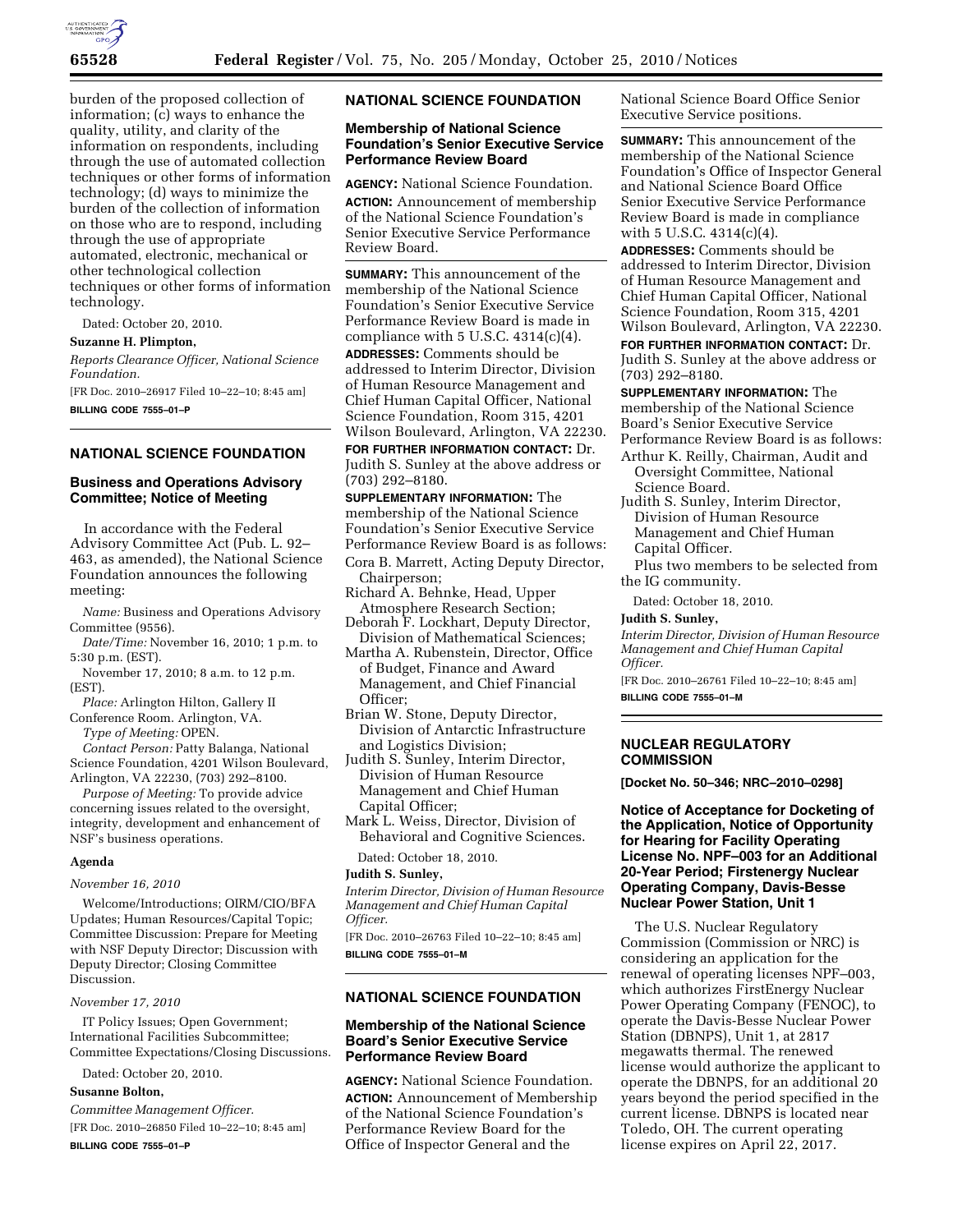FENOC submitted the application dated August 27, 2010, pursuant to Title 10 of the Code of Federal Regulations, part 54 (10 CFR part 54) to renew operating license NPF–003. A notice of receipt and availability of the license renewal application (LRA) was published in the **Federal Register** on September 20, 2010 (75 FR 57299).

The Commission has determined that FENOC has submitted sufficient information in accordance with 10 CFR 54.19, 54.21, 54.22, 54.23, and 51.53(c), to enable the staff to undertake a review of the application, and the application is therefore acceptable for docketing. The Commission will retain the current Docket No. 50–346, for Operating License No. PF–003. The determination to accept the LRA for docketing does not constitute a determination that a renewed license should be issued, and does not preclude the NRC staff from requesting additional information as the review proceeds.

Before issuance of the requested renewed license, the NRC will have made the findings required by the Atomic Energy Act of 1954, as amended (the Act), and the Commission's rules and regulations. In accordance with 10 CFR 54.29, the NRC may issue a renewed license on the basis of its review if it finds that actions have been identified and have been or will be taken with respect to: (1) Managing the effects of aging during the period of extended operation on the functionality of structures and components that have been identified as requiring aging management review, and (2) timelimited aging analyses that have been identified as requiring review, such that there is reasonable assurance that the activities authorized by the renewed license will continue to be conducted in accordance with the current licensing basis (CLB) and that any changes made to the plant's CLB will comply with the Act and the Commission's regulations.

Additionally, in accordance with 10 CFR 51.95(c), the NRC will prepare an environmental impact statement that is a supplement to the Commission's NUREG–1437, ''Generic Environmental Impact Statement for License Renewal of Nuclear Power Plants,'' dated May 1996. In considering the LRA, the Commission must find that the applicable requirements of Subpart A of 10 CFR part 51 have been satisfied, and that matters raised under 10 CFR 2.335 have been addressed. Pursuant to 10 CFR 51.26, and as part of the environmental scoping process, the staff intends to hold public scoping meetings. Detailed information regarding the environmental scoping

meetings will be the subject of a separate **Federal Register** notice.

Within 60 days after the date of publication of this **Federal Register**  notice, any person whose interest may be affected by this proceeding and who wishes to participate as a party in the proceeding must file a written request for a hearing and a petition for leave to intervene with respect to the renewal of the license.

Requests for a hearing or petitions for leave to intervene must be filed in accordance with the Commission's ''Rules of Practice for Domestic Licensing Proceedings and Issuance of Orders'' in 10 CFR Part 2. Interested persons should consult a current copy of 10 CFR 2.309, which is available at the Commission's Public Document Room (PDR), located at One White Flint North, 11555 Rockville Pike (first floor), Rockville, Maryland 20852 and is accessible from the NRC's Agencywide Documents Access and Management System (ADAMS) Public Electronic Reading Room on the Internet at *[http://](http://www.nrc.gov/reading-rm/adams.html) [www.nrc.gov/reading-rm/adams.html.](http://www.nrc.gov/reading-rm/adams.html)*  Persons who do not have access to the Internet or who encounter problems in accessing the documents located in ADAMS should contact the NRC's PDR reference staff by telephone at 1–800– 397–4209, or 301–415–4737, or by email at *[PDR.Resource@nrc.gov.](mailto:PDR.Resource@nrc.gov)* If a request for a hearing/petition for leave to intervene is filed within the 60-day period, the Commission or a presiding officer designated by the Commission or by the Chief Administrative Judge of the Atomic Safety and Licensing Board Panel will rule on the request and/or petition; and the Secretary or the Chief Administrative Judge of the Atomic Safety and Licensing Board Panel will issue a notice of a hearing or an appropriate order. In the event that no request for a hearing or petition for leave to intervene is filed within the 60 day period, the NRC may, upon completion of its evaluations and upon making the findings required under 10 CFR parts 51 and 54, renew the license without further notice.

As required by 10 CFR 2.309, a petition for leave to intervene shall set forth with particularity the interest of the petitioner in the proceeding, and how that interest may be affected by the results of the proceeding, taking into consideration the limited scope of matters that may be considered pursuant to 10 CFR parts 51 and 54. The petition must specifically explain the reasons why intervention should be permitted with particular reference to the following factors: (1) The nature of the requestor's/petitioner's right under

the Act to be made a party to the proceeding; (2) the nature and extent of the requestor's/petitioner's property, financial, or other interest in the proceeding; and (3) the possible effect of any decision or order which may be entered in the proceeding on the requestor's/petitioner's interest. The petition must also set forth the specific contentions which the petitioner/ requestor seeks to have litigated at the proceeding.

Each contention must consist of a specific statement of the issue of law or fact to be raised or controverted. In addition, the requestor/petitioner shall provide a brief explanation of the bases of each contention and a concise statement of the alleged facts or the expert opinion that supports the contention on which the requestor/ petitioner intends to rely in proving the contention at the hearing. The requestor/petitioner must also provide references to those specific sources and documents of which the requestor/ petitioner is aware and on which the requestor/petitioner intends to rely to establish those facts or expert opinion. The requestor/petitioner must provide sufficient information to show that a genuine dispute exists with the applicant on a material issue of law or fact.1 Contentions shall be limited to matters within the scope of the action under consideration. The contention must be one that, if proven, would entitle the requestor/petitioner to relief. A requestor/petitioner who fails to satisfy these requirements with respect to at least one contention will not be permitted to participate as a party.

The Commission requests that each contention be given a separate numeric or alpha designation within one of the following groups: (1) Technical (primarily related to safety concerns); (2) environmental; or (3) miscellaneous.

As specified in 10 CFR 2.309, if two or more requestors/petitioners seek to co-sponsor a contention or propose substantially the same contention, the requestors/petitioners must jointly designate a representative who shall have the authority to act for the requestors/petitioners with respect to that contention.

All documents filed in NRC adjudicatory proceedings, including a request for hearing, a petition for leave to intervene, any motion or other document filed in the proceeding prior

<sup>1</sup> If the application contains attachments and supporting documents that are not publicly available because they are asserted to contain safeguards or proprietary information, petitioners desiring access to this information should contact the applicant or applicant's counsel to discuss the need for a protective order.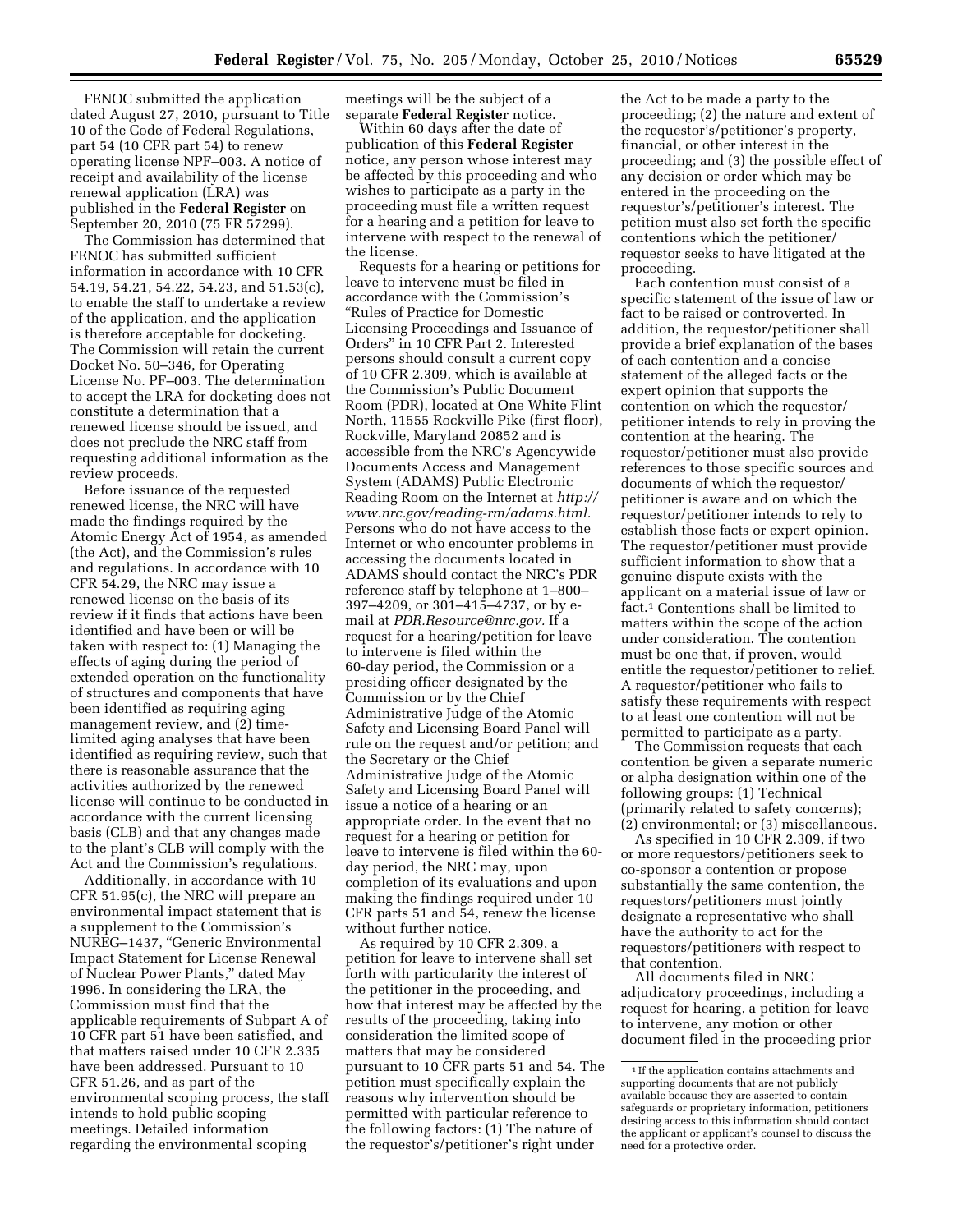to the submission of a request for hearing or petition to intervene, and documents filed by interested governmental entities participating under 10 CFR 2.315(c), must be filed in accordance with the NRC E-Filing rule (72 FR 49139, August 28, 2007). The E-Filing process requires participants to submit and serve all adjudicatory documents over the internet, or in some cases to mail copies on electronic storage media. Participants may not submit paper copies of their filings unless they seek an exemption in accordance with the procedures described below.

To comply with the procedural requirements of E-Filing, at least ten (10) days prior to the filing deadline, the participant should contact the Office of the Secretary by e-mail at *[hearing.docket@nrc.gov,](mailto:hearing.docket@nrc.gov)* or by telephone at (301) 415–1677, to request (1) a digital ID certificate, which allows the participant (or its counsel or representative) to digitally sign documents and access the E-Submittal server for any proceeding in which it is participating; and (2) advise the Secretary that the participant will be submitting a request or petition for hearing (even in instances in which the participant, or its counsel or representative, already holds an NRCissued digital ID certificate). Based upon this information, the Secretary will establish an electronic docket for the hearing in this proceeding if the Secretary has not already established an electronic docket.

Information about applying for a digital ID certificate is available on NRC's public Web site at *[http://](http://www.nrc.gov/site-help/e-submittals/apply-certificates.html) [www.nrc.gov/site-help/e-submittals/](http://www.nrc.gov/site-help/e-submittals/apply-certificates.html) [apply-certificates.html.](http://www.nrc.gov/site-help/e-submittals/apply-certificates.html)* System requirements for accessing the E-Submittal server are detailed in NRC's ''Guidance for Electronic Submission,'' which is available on the agency's public Web site at *[http://www.nrc.gov/](http://www.nrc.gov/site-help/e-submittals.html) [site-help/e-submittals.html.](http://www.nrc.gov/site-help/e-submittals.html)* Participants may attempt to use other software not listed on the Web site, but should note that the NRC's E-Filing system does not support unlisted software, and the NRC Meta System Help Desk will not be able to offer assistance in using unlisted software.

If a participant is electronically submitting a document to the NRC in accordance with the E-Filing rule, the participant must file the document using the NRC's online, Web-based submission form. In order to serve documents through EIE, users will be required to install a Web browser plugin from the NRC Web site. Further information on the Web-based submission form, including the

installation of the Web browser plug-in, is available on the NRC's public Web site at *[http://www.nrc.gov/site-help/e](http://www.nrc.gov/site-help/e-submittals.html)[submittals.html.](http://www.nrc.gov/site-help/e-submittals.html)* 

Once a participant has obtained a digital ID certificate and a docket has been created, the participant can then submit a request for hearing or petition for leave to intervene. Submissions should be in Portable Document Format (PDF) in accordance with NRC guidance available on the NRC public Web site at *[http://www.nrc.gov/site-help/e](http://www.nrc.gov/site-help/e-submittals.html)[submittals.html.](http://www.nrc.gov/site-help/e-submittals.html)* A filing is considered complete at the time the documents are submitted through the NRC's E-Filing system. To be timely, an electronic filing must be submitted to the E-Filing system no later than 11:59 p.m. Eastern Time on the due date. Upon receipt of a transmission, the E-Filing system time-stamps the document and sends the submitter an e-mail notice confirming receipt of the document. The E-Filing system also distributes an email notice that provides access to the document to the NRC Office of the General Counsel and any others who have advised the Office of the Secretary that they wish to participate in the proceeding, so that the filer need not serve the documents on those participants separately. Therefore, applicants and other participants (or their counsel or representative) must apply for and receive a digital ID certificate before a hearing request/ petition to intervene is filed so that they can obtain access to the document via the E-Filing system.

A person filing electronically using the agency's adjudicatory E-Filing system may seek assistance by contacting the NRC Meta System Help Desk through the "Contact Us" link located on the NRC Web site at *[http://](http://www.nrc.gov/site-help/e-submittals.html)  [www.nrc.gov/site-help/e-submittals.](http://www.nrc.gov/site-help/e-submittals.html) [html,](http://www.nrc.gov/site-help/e-submittals.html)* by e-mail at *[MSHD.Resource@nrc.gov,](mailto:MSHD.Resource@nrc.gov)* or by a tollfree call at (866) 672–7640. The NRC Meta System Help Desk is available between 8 a.m. and 8 p.m., Eastern Time, Monday through Friday, excluding government holidays.

Participants who believe that they have a good cause for not submitting documents electronically must file an exemption request, in accordance with 10 CFR 2.302(g), with their initial paper filing requesting authorization to continue to submit documents in paper format. Such filings must be submitted by: (1) First class mail addressed to the Office of the Secretary of the Commission, U.S. Nuclear Regulatory Commission, Washington, DC 20555– 0001, Attention: Rulemaking and Adjudications Staff; or (2) courier, express mail, or expedited delivery

service to the Office of the Secretary, Sixteenth Floor, One White Flint North, 11555 Rockville Pike, Rockville, Maryland 20852, Attention: Rulemaking and Adjudications Staff. Participants filing a document in this manner are responsible for serving the document on all other participants. Filing is considered complete by first-class mail as of the time of deposit in the mail, or by courier, express mail, or expedited delivery service upon depositing the document with the provider of the service. A presiding officer, having granted an exemption request from using E-Filing, may require a participant or party to use E-Filing if the presiding officer subsequently determines that the reason for granting the exemption from use of E-Filing no longer exists.

Documents submitted in adjudicatory proceedings will appear in NRC's electronic hearing docket which is available to the public at *[http://](http://ehd.nrc.gov/EHD_Proceeding/home.asp)  ehd.nrc.gov/EHD*\_*[Proceeding/home.asp,](http://ehd.nrc.gov/EHD_Proceeding/home.asp)*  unless excluded pursuant to an order of the Commission, or the presiding officer. Participants are requested not to include personal privacy information, such as social security numbers, home addresses, or home phone numbers in their filings, unless an NRC regulation or other law requires submission of such information. With respect to copyrighted works, except for limited excerpts that serve the purpose of the adjudicatory filings and would constitute a Fair Use application, participants are requested not to include copyrighted materials in their submission.

Detailed information about the license renewal process can be found under the Nuclear Reactors icon at *[http://](http://www.nrc.gov/reactors/operating/licensing/renewal.html) [www.nrc.gov/reactors/operating/](http://www.nrc.gov/reactors/operating/licensing/renewal.html) [licensing/renewal.html](http://www.nrc.gov/reactors/operating/licensing/renewal.html)* on the NRC's Web site. Copies of the application to renew the operating license for DBNPS are available for public inspection at the Commission's PDR, located at One White Flint North, 11555 Rockville Pike (first floor), Rockville, Maryland 20852– 2738, and at *[http://www.nrc.gov/](http://www.nrc.gov/reactors/operating/licensing/renewal/applications.html) [reactors/operating/licensing/renewal/](http://www.nrc.gov/reactors/operating/licensing/renewal/applications.html) [applications.html,](http://www.nrc.gov/reactors/operating/licensing/renewal/applications.html)* the NRC's Web site while the application is under review. The application may be accessed in ADAMS through the NRC's Public Electronic Reading Room on the Internet at *[http://www.nrc.gov/reading-rm/](http://www.nrc.gov/reading-rm/adams.html) [adams.html](http://www.nrc.gov/reading-rm/adams.html)* under ADAMS Accession Number ML102450572. As stated above, persons who do not have access to ADAMS or who encounter problems in accessing the documents located in ADAMS may contact the NRC PDR Reference staff by telephone at 1–800– 397–4209 or 301–415–4737, or by e-mail to *[PDR.Resource@nrc.gov.](mailto:PDR.Resource@nrc.gov)*